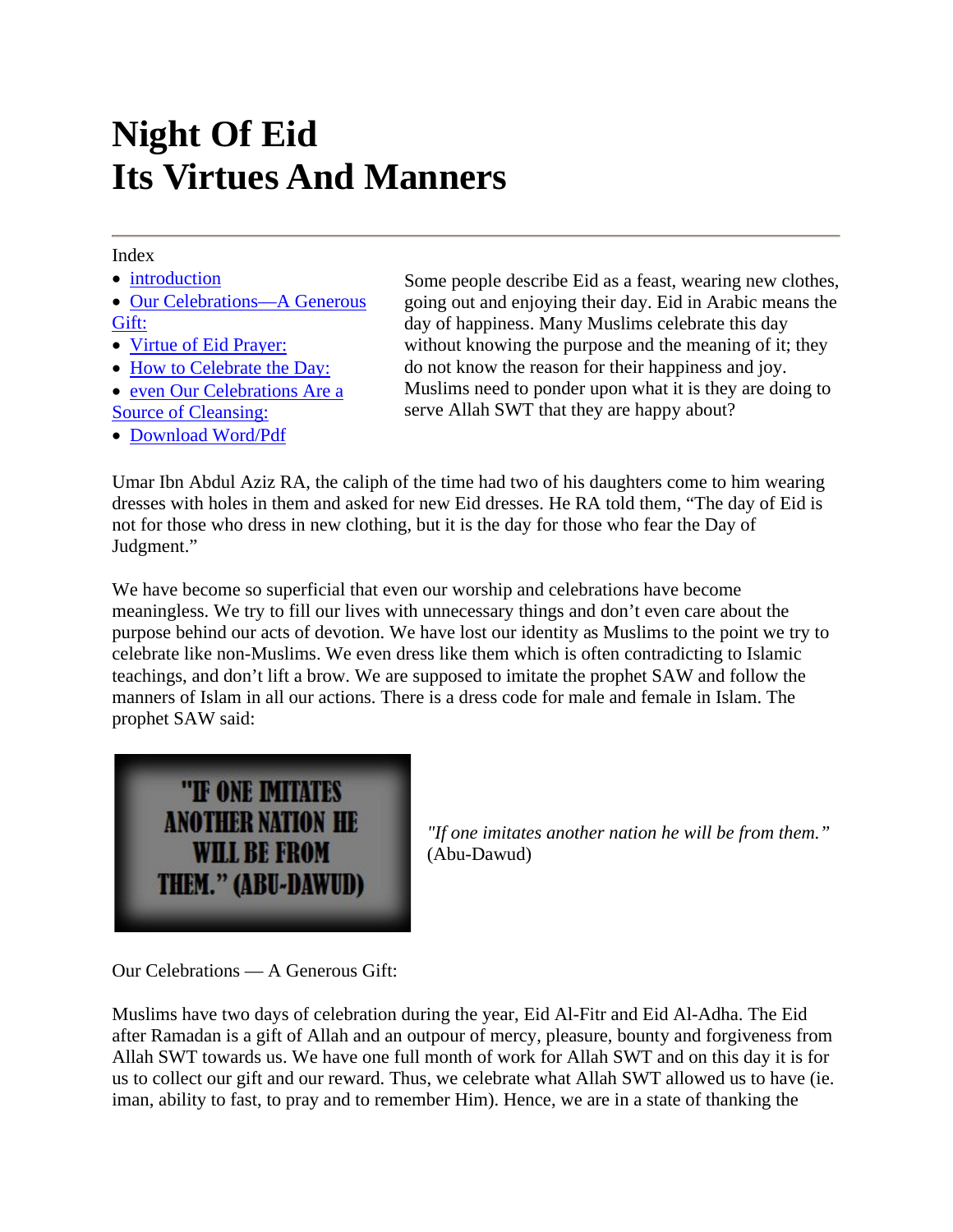Creator. It has another name in the kingdom of Allah SWT known as *Yawm-ul-Ja-izah*, (the day of gift).

When the believers have emerged and presented themselves at their place of prayer, Allah Ta'ala will say to His angels, "O My angels, what is the recompense of the hired labourer, once he has done his job?" The angels will reply, "Our Lord and our Master, You will pay him his wages in full!" So Allah Ta'ala will say, "I now call upon you to bear witness, O My angels, that I have conferred My acceptance and My forgiveness as the reward for their fasting and night vigil during the month of Ramadan."

Allah Ta'ala will then say, "O My servants put your requests to Me now, for this I swear by My Might and My Majesty, you will not ask Me this day, in this gathering of yours for anything connected with your life hereafter, without My granting it to you; nor for anything connected with your life in this lower world, without My attending to your need. By My Might and My Majesty, I will not put you to shame, nor will I expose you to disgrace amongst those who are faithfully committed to observing the laws (of Shariah). Now you may depart, knowing that you have been forgiven. You have won My approval, and I am well pleased with you." [Ghunyalit Taalibi Tareeqal Haq, Vol. 3]

Therefore, this day holds great spiritual importance.



Virtue of Eid Prayer:

The prophet SAW did not usually encourage women to go outside of their home for prayers, however, he SAW strongly advised everyone to attend the two Eid prayers. He encouraged entire families to attend the prayers including children and menstruating women. (Bukhari and Muslim) One may ask why? Prophet SAW said words to the effect of: *"Do not deny them of the goodness which spreads on this day."*

When one goes out of the home to Eid salah there are angels present making dua'a, making dhikr, and recording the names and steps of the attendees to be presented to Allah SWT.

He SWT showers us with mercy and love, which spreads among us. Only if we understood the magnitude of this day, we would not stop praising and thanking Allah SWT!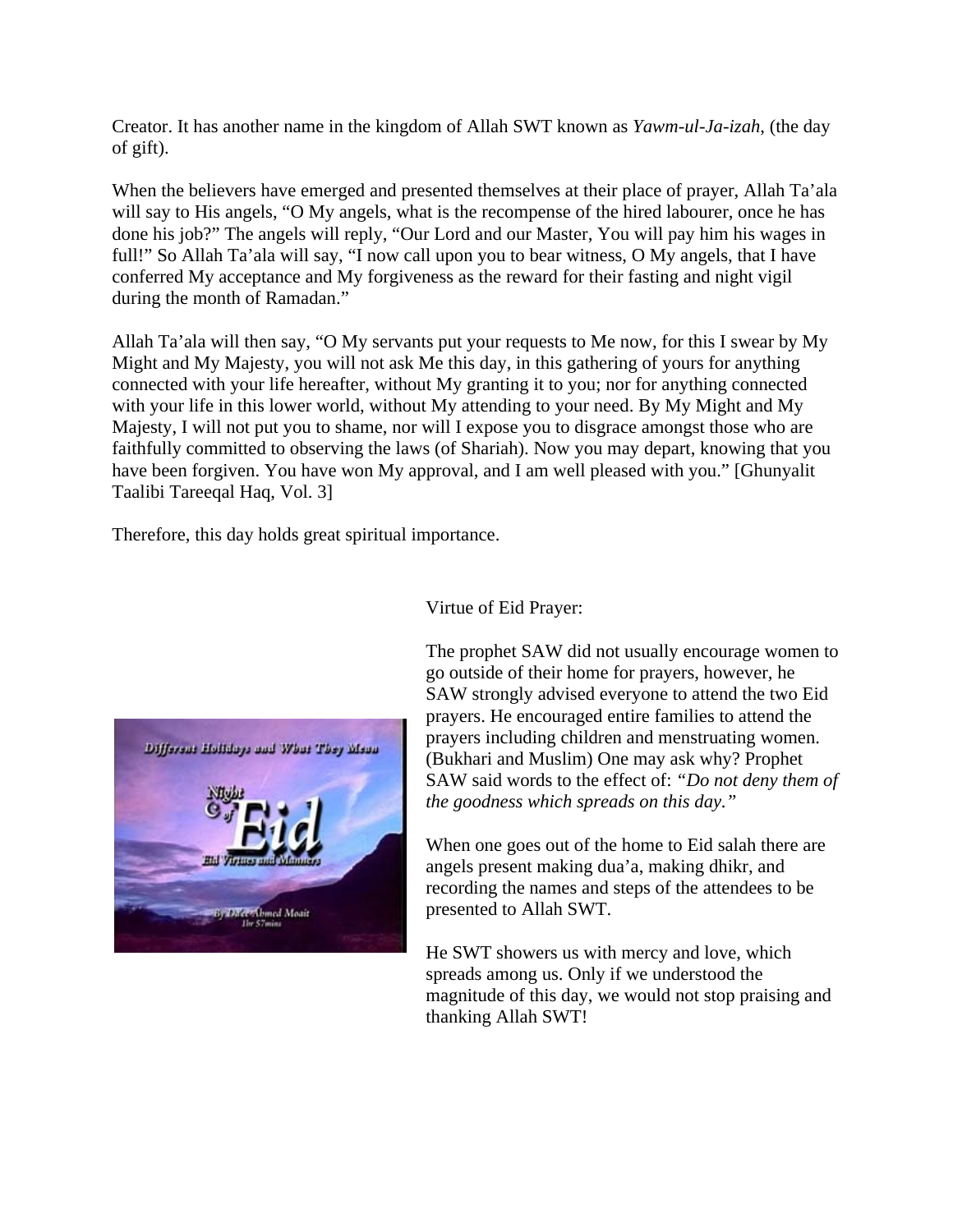"Whoever spends the nights of the two Eids in praying qiyaam al-layl, seeking reward from Allah, his heart will not die on the Day when hearts will die." (Ibn Majah)

Another purpose of this gathering is to demonstrate to everyone the unity of Muslims and the bounty of Islam. It is a time for Muslims to feel the joy of being united and to build strength, and to generate mercy to each other by giving charity before the prayer. That's why it is recommended to delay Eid-ul Fitr until Zakat-ul-Fitr is given to the needy Muslims so they can join the ummah in the celebrations. Can you see the bounty of Islam?

"Whoever spends the nights of the two Eids in praying qiyaam al-layl, seeking reward from Allah, his heart will not die on the Day when hearts will die." (Ibn Majah)

Imagine a king who is very happy and decides to give out gifts on a particular day. What would you do? You would go and ask him all that you want, especially when you know that he is happy and won't deny you. Prophet SAW said:

*"Whoever spends the nights of the two Eids in praying qiyaam al-layl, seeking reward from Allah, his heart will not die on the Day when hearts will die." (Ibn Majah)*

Closer to the end of time Allah will kill the hearts of the people. People will be living but they will lose the ability to see, comprehend and understand the purpose of creation. Those who illuminate the night of Eid, Allah SWT will keep their hearts alive when the majority of hearts are dead.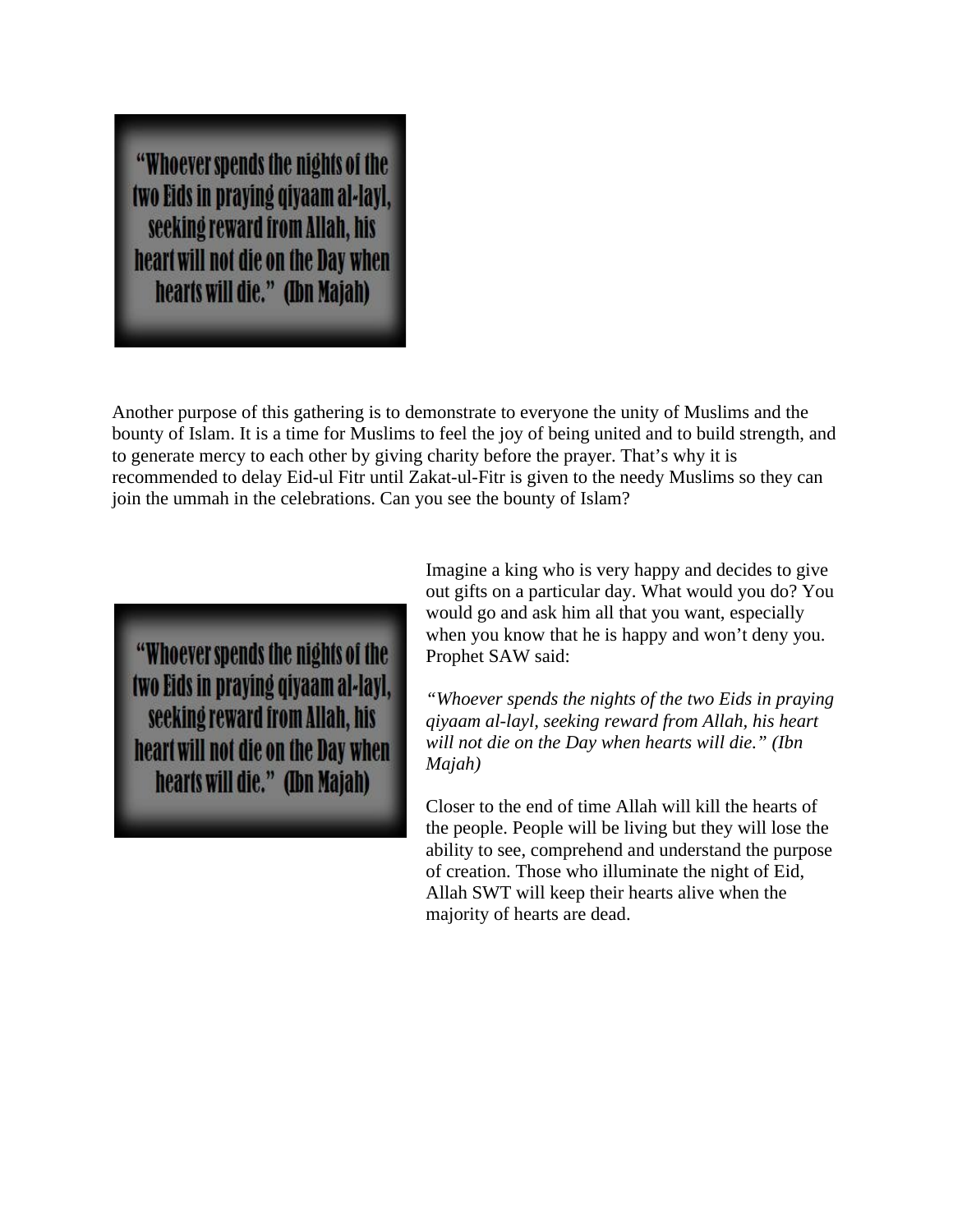How to Celebrate the Day:

As soon as one finds out the day of Eid they should start saying *takbirat.*

Takbirat are:

Allahu Akbar x3 La ilaha illa Allah Allahu Akbar x2 wa lil laahil hamd Repeat 3 times or more Allahu akbar kabira, wal hamdulillah kathira Wa subhana Allahi bukratan wa asila Laa ilaha illa Allah Wahdah, sadaqa wa`dah Wa nasara `abdah, Wa a`azza jundah wa hazamal ahzaba wahdah Laa ilaha illa Allah Wa la na`budu illa iyah Mukhliseena lahuddina walaw kariha-lkaafiroun Allahumma Salli `ala Sayyidina Muhammad Wa `ala aali Sayyidina Muhammad Wa `ala ashabi Sayyidina Muhammad Wa `ala ansari Sayyidina Muhammad Wa `ala azwaji Sayyidina Muhammad Wa `ala thuriyati Sayyidina Muhammad Wa sallim tasleeman katheera Rabbi ighfir li wa liwalidayya warhamhuma kama rabbayani sagheera



"As soon as one finds out that it is the day of Eid, they should start saying the *takbirat.*"

"OH ALLAH FORGIVE ME AND MY PARENTS, AND HAVE **MERCY ON THEM** AS THEY HAVE TOOK CARE OF ME WHEN I WAS A  $CHID"$ 

Allah is great (3 times) no one is God except Allah Allah is Great (3 times) and all praise is to Allah Allah is the Greatest and lots of praise to Allah (is due) Glory to Allah in the morning and in the evening No God except Allah, alone He fulfilled His promise and gave victory to his slave And strengthened His soldiers and alone defeated the Ahzab No God except Allah, alone And we do not worship except Him Even if the unbelievers dislike it Oh Allah send blessings on our master Muhammad And the household of our master Muhammad And the Sahaba of our master Muhammad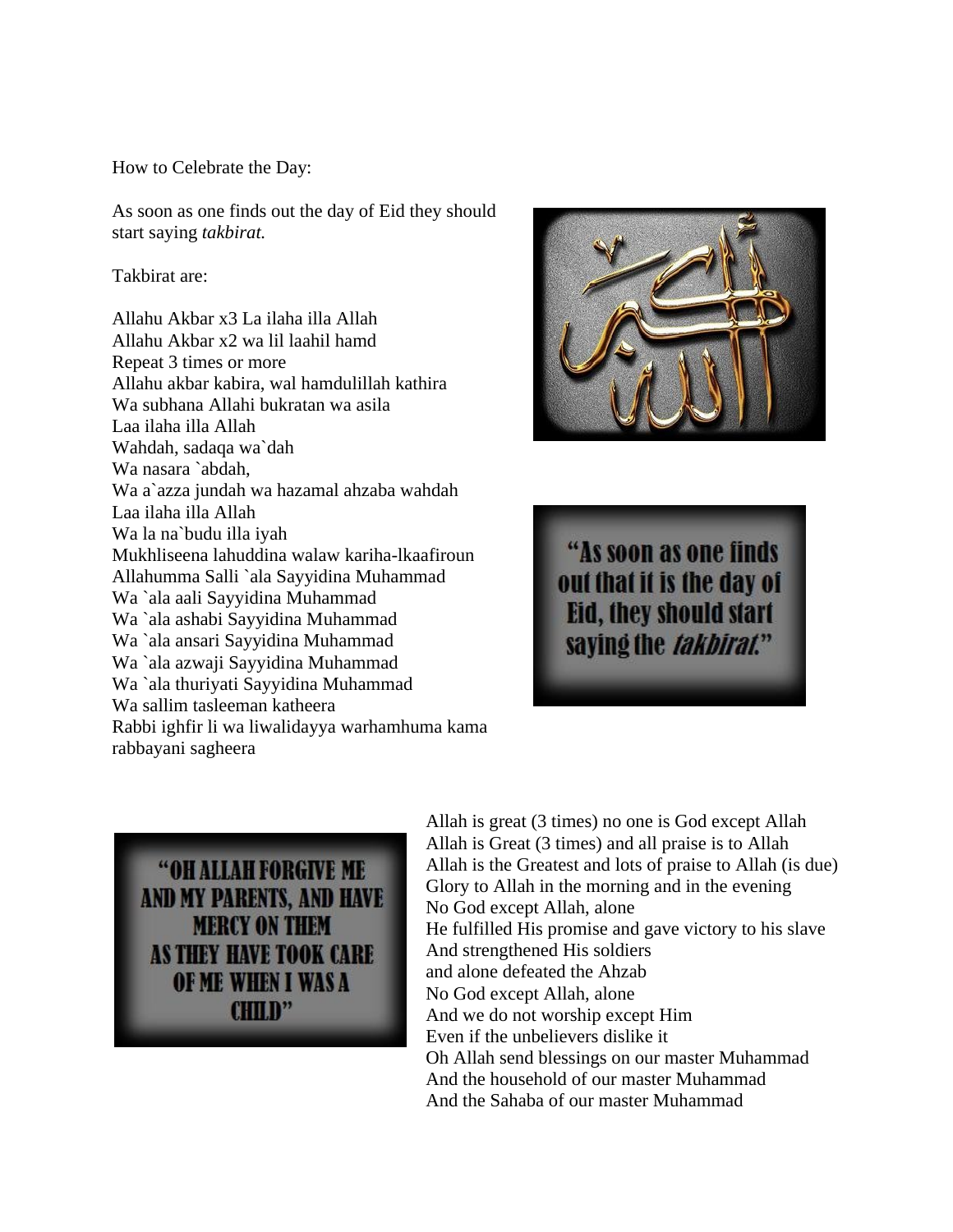

And the Ansar of our Master Muhammad And the wives of our master Muhammad And the descendents of our master Muhammad And save abundantly.

Oh Allah forgive me and my parents, and have mercy on them as they have taken care of me when I was a child. Because the night of Eid is a chance to gain the pleasure of Allah SWT, one should illuminate it with maximum amount of takbirat, dhikr, recitation of Quran, and remembrance of Allah SWT.



Even Our Celebrations Are a Source of Cleansing:

Islam is not just worship five times a day and fasting, it is a complete way of life. We are slaves of Allah SWT and we must acquire knowledge about the Islamic sunnah and etiquettes related to different situations and occasions. We have certain duties on the day of Eid such as visiting our relative's and the sick in the community, making efforts to join heart with those we dislike or don't get along with, take initiatives to forgive others for the sake of Allah SWT.



It is also recommended to visit the dead at the cemetery and make dua'a for them. It is also a moral duty to share what Allah SWT has given us with those around us, especially the underprivileged. This is an occasion to make peace with each other and create unity.

Allah SWT is telling us to go to Him with our dirty hearts to be cleansed. Eid is a great opportunity to invite guests to your house. Prophet SAW said words to the effect of: "Guest come with blessing from Allah and leave with sins of the host for their generosity."

It is almost as if the guests take away our garbage of sins on their way out. But these gatherings cannot just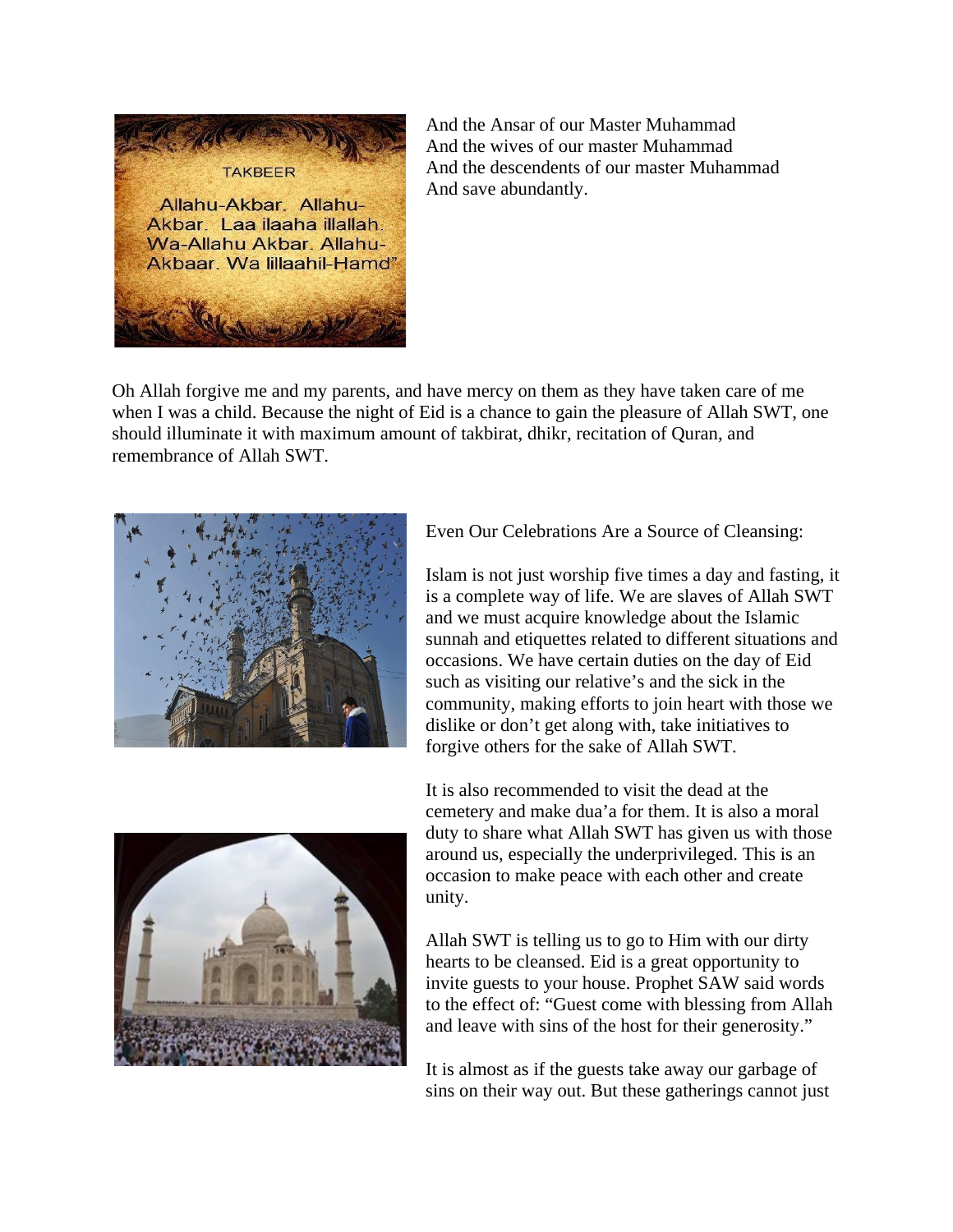be an eating affair. They have to have a purpose just like everything else in our lives. These should be the occasions of remembering Allah SWT and strengthening our Iman and the bond of brotherhood. The house that has a gathering for the sake of Allah SWT is illuminated and rewarded.

Some traditions related to Prophet Muhammad SAW suggest that from 70,000 to 100, 000 come and make dua'a for the host. If unable to invite a large crowd, you can do this with your family; have a gathering with a few people and spread the name of Allah SWT, do dhikr, spreadgoodness and earn this reward. The key factor here is generosity. Allah SWT wants us to emulate His qualities and among them the most loved quality is generosity and kindness. The one who makes an effort to serve others with humility earns the reward of all those who are involved. Allah SWT loves those who are weak in worship, but strong in generosity, and hates those who worship a lot but are stingy with people and in spending for the sake of Allah SWT.

**The Muslim world is** riddled with cases of siblings fighting with and in some cases killing each other over material things.



Allah SWT advises us to spend so that our hearts can be cleansed from the diseases such as stinginess, greed, jealousy etc. Today, look at the Muslims, we hardly find a family that loves each other and has peace among each other, especially after the parents pass away. Muslim world is riddled with cases of siblings fighting with and in some cases killing each other over material things. It is a calamity from Allah SWT because we are so much in love with our duniya. We disobey Allah SWT and focus all our energies on the things that Allah hates the most. Allah SWT tells us that this life is only for a short period of time and our real abode is paradise—a reward for our struggles in this world. But our behavior and actions show as if we do not want the paradise and would rather live with luxury in this transient world, instead of working hard for the akhirah which is everlasting.

Sometimes we need an accident, a calamity or a bad situation to wake up from our slumber and get closer to Allah SWT. Why can't we go to Him with ease? If we have Allah SWT with us then there is no topic we should be overwhelmed with since Allah SWT is the owner of security, tranquility, peace and of all things. The happy one is the one who tries to please Allah SWT, and only these people can be happy on the day of Eid and will be able to truly make Takbirat and say